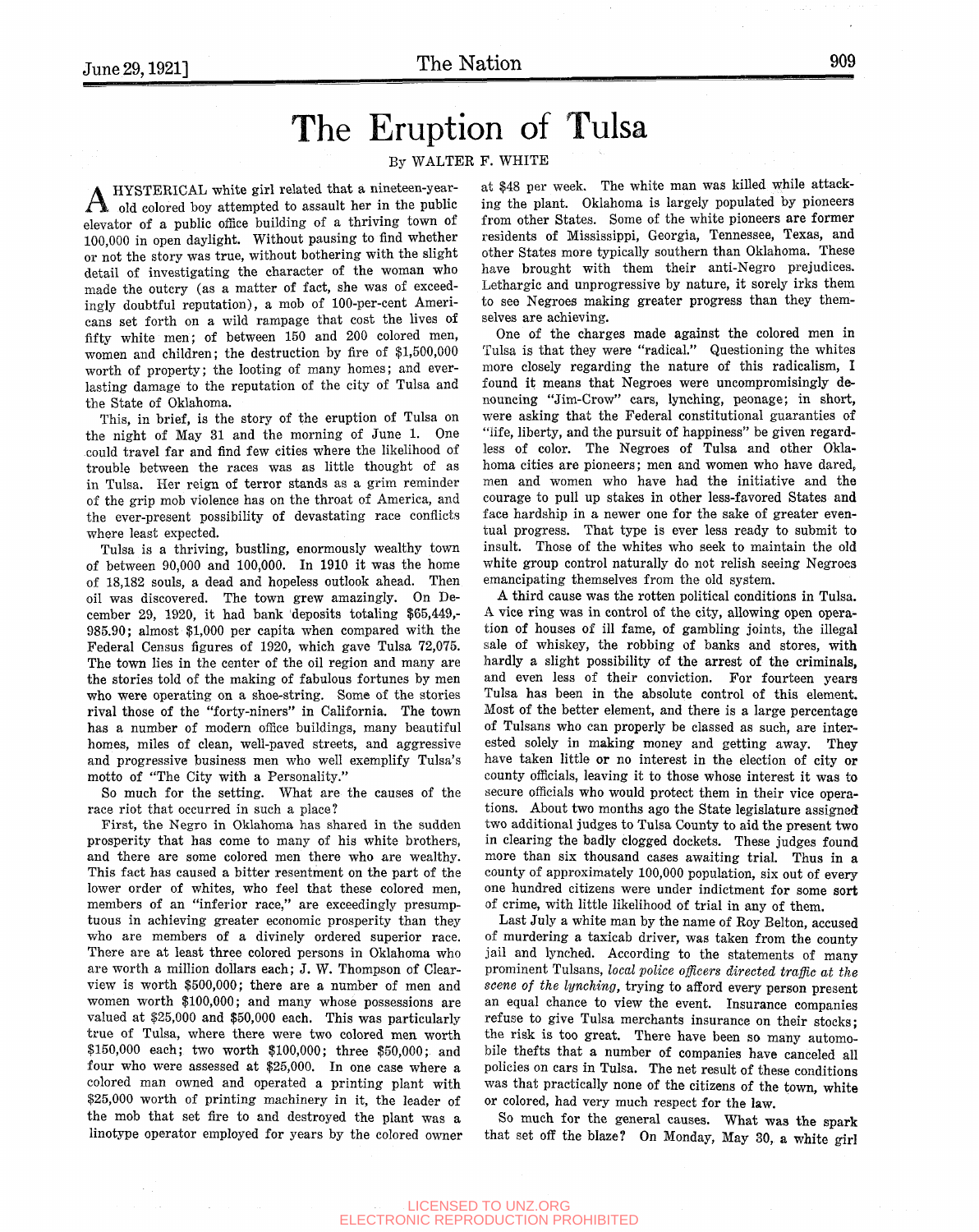by the name of Sarah Page, operating an elevator in the Drexel Building, stated that Dick Eowland, a nineteenyear-old colored boy, had attempted criminally to assault her. Her second story was that the boy had seized her arm as he entered the elevator. She screamed. He ran. It was found afterwards that the boy had stepped by accident on her foot. It seems never to have occurred to the citizens of Tulsa that any sane person attempting criminally to assault a woman would have picked any place in the world rather than an open elevator in a public building with scores of people within calling distance. The story of the alleged assault was published Tuesday afternoon by the Tulsa *Tribune,* one of the two local newspapers. At four o'clock Commissioner of Police J. M. Adkison reported to Sheriff McCullough that there was talk of lynching Rowland that night. Chief of Police John A. Gustafson, Captain Wilkerson of the Police Department, Edwin F. Bamett, managing editor of the Tulsa *Tribune,* and numerous other citizens all stated that there was talk Tuesday of lynching the boy.

In the meantime the news of the threatened lynching reached the colored settlement where Tulsa's 15,000 colored citizens lived. Remembering how a white man had been lynched after being taken from the same jail where the colored boy was now confined, they feared that Rowland was in danger. A group of colored men telephoned the sheriff and proffered their services in protecting the jail from attack. The sheriff told them that they would be called upon if needed. About nine o'clock that night a crowd of white men gathered around the jail, numbering about 400 according to Sheriff McCullough. At 9:15 the report reached "Little Africa" that the mob had stormed the jail. A crowd of twenty-five armed Negroes set out immediately, but on reaching the jail found the report untrue. The sheriff talked with them, assured them that the boy would not be harmed, and urged them to return to their homes. They left, later returning, 75 strong. The sheriff persuaded them to leave. As they complied, a white man attempted to disarm one of the colored men. A shot was fired, and then—in the words of the sheriff—"all hell broke loose." There was a fusillade of shots from both sides and twelve men fell dead—two of them colored, ten white. The fighting continued until midnight when the colored men, greatly outnumbered, were forced back to their section of the town.

Around five o'clock Wednesday morning the mob, now numbering more than 10,000, made a mass attack on Little Africa. Machine-guns were brought into use; eight aeroplanes were employed to spy on the movements of the Negroes and according to some were used in bombing the colored section. All that was lacking to make the scene a replica of modern "Christian" warfare was poison gas. The colored men and women fought gamely in defense of their homes, but the odds were too great. According to the statements of onlookers, men in uniform, either home guards or ex-service men or both, carried cans of oil into Little Africa, and, after looting the homes, set fire to them. Many are the stories of horror told to me—not by colored people—but by white residents. One was that of an aged colored couple, saying their evening prayers before retiring in their little home on Greenwood Avenue. A mob broke into the house, shot both of the old people in the backs of their heads, blowing their brains out and spattering them over the bed, pillaged the home, and then set fire to it.

Another was that of the death of Dr. A. C. Jackson, a colored physician. Dr. Jackson was worth \$100,000; had been described by the Mayo brothers "the most able Negro surgeon in America"; was respected by white and colored people alike, and was in every sense a good citizen. A mob attacked Dr. Jackson's home. He fought in defense of it, his wife and children and himself. An officer of the home guards who knew Dr. Jackson came up at that time and assured him that if he would surrender he would be protected. This Dr. Jackson did. The officer sent him under guard to Convention Hall, where colored people were being placed for protection. En route to the hall, disarmed, Dr. Jackson was shot and killed in cold blood. The officer who had assured Dr. Jackson of protection stated to me, "Dr. Jackson was an able, clean-cut man. He did only what any red-blooded man would have done under similar circumstances in defending his home. Dr. Jackson was murdered by white ruffians."

It is highly doubtful if the exact number of casualties will ever be known. The figures originally given in the press estimate the number at 100. The number buried by local undertakers and given out by city officials is ten white and twenty-one colored. For obvious reasons these officials wish to keep the number published as low as possible, but the figures obtained in Tulsa are far higher. Fifty whites and between 150 and 200 Negroes is much nearer the actual number of deaths. Ten whites were killed during the first hour of fighting on Tuesday night. Six white men drove into the colored section in a car on Wednesday morning and never came out. Thirteen whites were killed between 5:30 a. m. and 6:30 a. m. Wednesday. 0. T. Johnson, commandant of the Tulsa Citadel of the Salvation Army, stated that on Wednesday and Thursday the Salvation Army fed thirty-seven Negroes employed as grave diggers and twenty on Friday and Saturday. During the first two days these men dug 120 graves in each of which a dead Negro was buried. No coffins were used. The bodies were dumped into the holes and covered over with dirt. Added to the number accounted for were numbers of others—men, women, and children—who were incinerated in the burning houses in the Negro settlement. One story was told me by an eye-witness of five colored men trapped in a burning house. Four burned to death. A fifth attempted to flee, was shot to death as he emerged from the burning structure, and his body was thrown back into the flames. There was an unconfirmed rumor afloat in Tulsa of two truck loads of dead Negroes being dumped into the Arkansas River, but that story could not be confirmed.

What is America going to do after such a horrible carnage—one that for sheer brutality and murderous anarchy cannot be surpassed by any of the crimes now being charged to the Bolsheviki in Russia? How much longer will America allow these pogroms to continue unchecked? There is a lesson in the Tulsa affair for every American who fatuously believes that Negroes will always be the meek and submissive creatures that circumstances have forced them to be during the past three hundred years. Dick Rowland was only an ordinary bootblack with no standing in the community. But when his life was threatened by a mob of whites, every one of the 15,000 Negroes of Tulsa, rich and poor, educated and illiterate, was willing to die to protect Dick Rowland. Perhaps America is waiting for a nationwide Tulsa to wake her. Who knows?